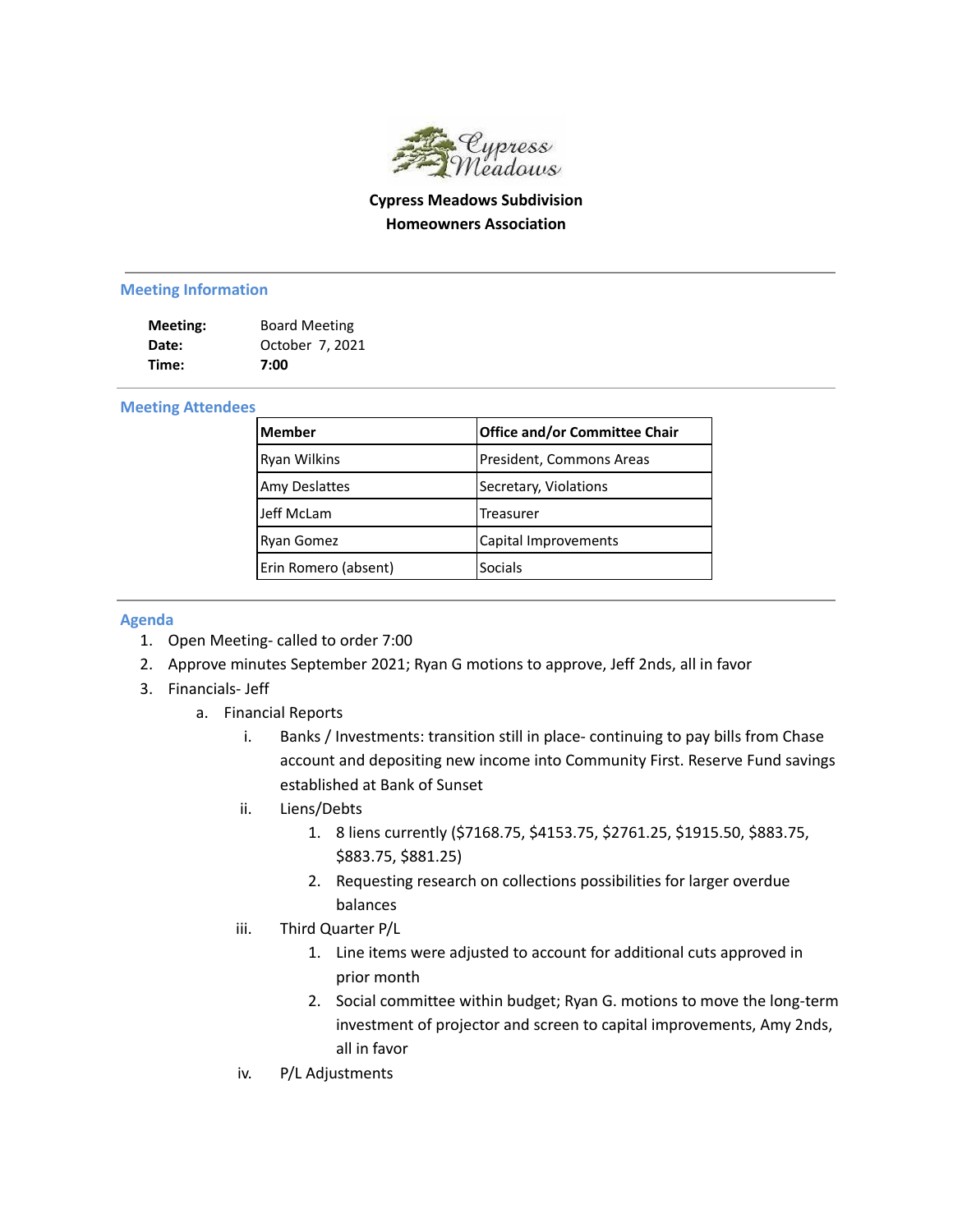- 1. Line item adjustment- move donation from socials to Donation line item for tax reporting purposes
- 2. Create Capital Improvement line item to account for new committee and assigned fund distribution
- 3. Note that grounds maintenance will remain in red to show extra cuts that were approved
- 4. Separate legal fees into lien costs vs legal expenses
- b. Plan for distribution of year-end funds:
	- i. First- \$16,100 General Fund
	- ii. Second- \$amount for outstanding 2021 expenses
	- iii. Third- \$remainder to Capital Improvement Fund
- c. Phase III-B assessment update
	- i. Assessments will begin 2022 on all lots
	- ii. Lake Lots in phase III will be addressed with developer to update covenants on tier 1 and 2 assessments
- 4. Old Business:
	- a. Yard of the Month Program- Action Item Policy ; Jeff motions to accept, Ryan W. 2nds, all in favor. Jeff motions to appoint Jarod Moore to chair the committee, Ryan G 2nds. All in favor
	- b. Mailbox installation- transition of mailing address (advertised in newsletter, Jeff has updated with all three banks, will update with Sec. of State in January, Jeff will direct bookkeeper to begin notifying vendors of address change)
	- c. Update on meeting with developer and approval of cooperative agreement; Jeff motions to speak with Mouton and ask him to negotiate the cooperative agreement and the lake lot covenant notations, Ryan G seconds, all in favor
- 5. New Business
	- a. Review of agenda items for upcoming Open HOA meeting on Oct. 10; Broussard Postmaster will be a guest to discuss recent mail issues; updates to agenda need to be submitted by 10/8
	- b. Request by member to have late fees waived 122 Autumnbrook, board reviewed historical pattern and decided not to waive fees
	- c. Annual Assessment Policy Introduction; feedback to be provided by board members for revision and adoption at next meeting
	- d. Lake Lot Policy- Introduction; feedback to be provided by board members for revision and adoption at next meeting
- 6. Committee Reports
	- a. ACC
		- i. Approvals to review- Ryan G motions to approve, Amy 2nds, all in favor
			- 1. **Easy Rock Landing-fence**
			- 2. Spring Cypress-awning and gutters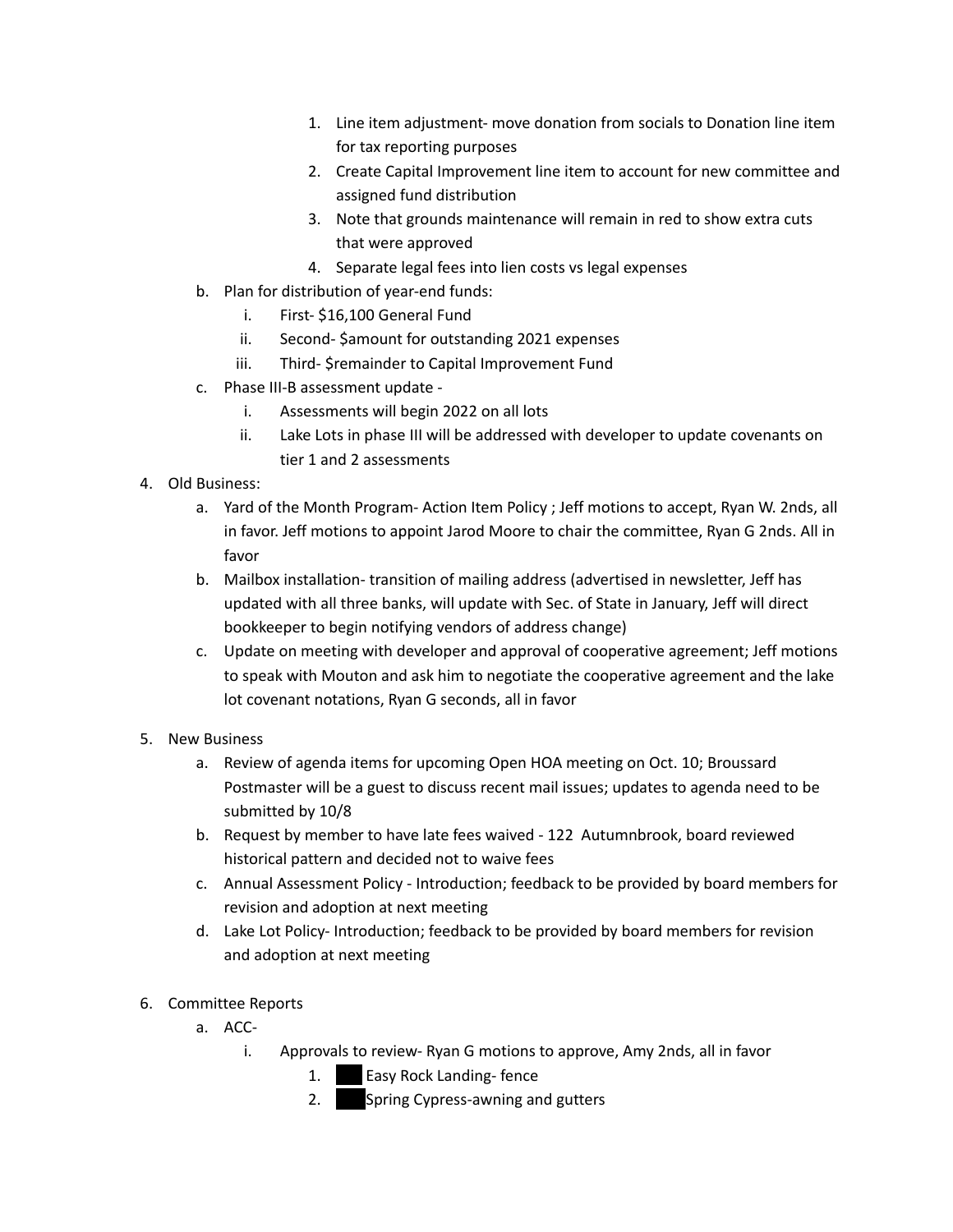- 3. Misty Wind- whole home generator
- 4. Turnmill- whole home generator
- 5. Sandy Bay- add shutters, paint garage door
- ii. Under Review
	- 1. **Birchview- additional concrete added without request or approval;** letter indicating next steps was sent to homeowner
	- 2. **Easy Rock Landing- deck on pond; reviewing additional options with** homeowner
	- 3. Misty Wind- paint change and glass blocks; waiting on more information
- b. Capital Improvements- Ryan G
	- i. Update on playground and benches; rain delays have slowed work but construction has started.
	- ii. Supplies needed to install benches- will need augur for install; waiting until barrier for playground is complete before marking for bench install
	- iii. Discuss 2022 budget items- some email requests for future improvements; need to determine what is our process for establishing the next year's budget for improvements
	- iv. Discuss fence restaining- determined that refurbishment can come out of reserve fund
	- v. Discuss erosion control at coulee- sent requests to several vendors. One vendor came and examined on-site, submitted proposal for flexible revetment mat; difficulty will be install. Cost is estimated at \$200K plus. Ryan W will contact Broussard mayor to see if any assistance can be provided
	- vi. Discuss mailbox keys for Phase III-C; postmaster won't assign a mailbox without a house on site
- c. Commons Areas- Ryan W
	- i. Discuss Phase III pond clean up (Budget item or community effort)
		- 1. Ryan G spoke with Pond Doctor to determine effort and cost of pond bank cleanup. \$4K-\$8K; will bring this cost to residents at open meeting to determine if there is interest in community work day
	- ii. Discuss Lawn Care and Landscaping bid solicitation- updated cutting areas for bid proposals; Ryan G will finalize scope of work for lawncare, Ryan W will finalize scope of work for landscaping; board will review via email to have process start by Oct. 15.
	- iii. Discuss remaining mulch after flowers are pulled; landscaper worried mulch will be lost during flower change; committee will review after flower change and determine if extra mulch is needed to refresh
- d. Communications- Amy